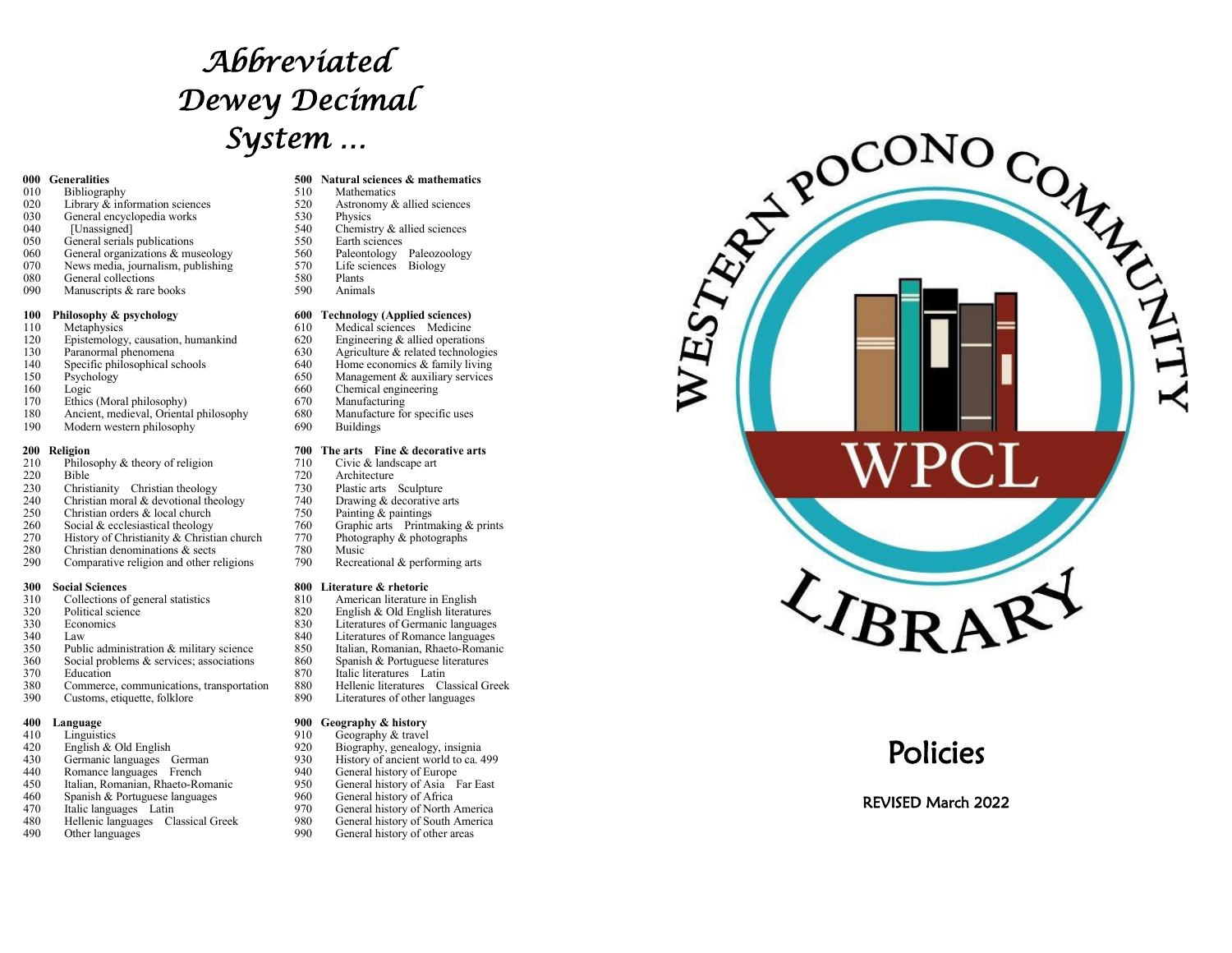# *Library Mission/Vision Statement*

*The mission of the Western Pocono Community Library is to provide lifelong access for educational enrichment opportunities through resources, services and programming to the residents of our community and surrounding areas. WPCL is your lifelong learning center.* 

# *Welcome …*

 In 1974 a group of concerned citizens founded the Western Pocono Community Library for the purpose of serving a small, rural school district in the West End of Monroe County.

Although the vision of the Library founders was profound, even they could not anticipate the changes that would occur in the next thirty years. In its first year of operation, the Library was housed in the Narthex of Zion United Lutheran Church. One year later, it was moved to a rented home on Route 209 in Brodheadsville where it was to grow and flourish over the next 25 years.

In 1997, the Library Board of Trustees developed a strategic plan to address the increased demand for services and the developing inadequacy of the Library's facilities. The Board acquired a four-acre site in Brodheadsville within a quarter– mile of the school district's main campus. With the help of a \$1.3 million low-interest loan from a local bank, a \$300,000 Keystone grant from the Pennsylvania State Library, and more than one million dollars in contributions from individuals and businesses, the Western Pocono Community Library dedicated its new facilities in October 2000.

The new building was designed to be a multi-functional facility. The Library serves as a community center with activities such as computer classes, literacy programs, GED tutoring, weekly story-time sessions, and a book discussion group. The Library's 100-seat, multi-purpose room is available to community groups and is often used five days a week.

Phoebe's Gallery, a unique area of the Library, features shadowboxes created by a well-known local artist, Phoebe Conrad, that depicts scenes from 35 children's stories.

As you enter into the Children's Room from the Phoebe Gallery, you see "The Beatrix Potter and Peter Rabbit" revolving show case filled with Royal Doulton figurines donated by Jacqueline Mock.

 The Library's lower level contains archives and computer classrooms. It also has a 7,000 square foot undesignated area that serves as a meeting room for community groups of 200 or more and contains a unique feature — an indoor walking track, which promotes good health and wellness and is for all to use.

### **WIRELESS USE POLICY (con't)**

- Unauthorized copying of copyright-protected material in any format is not allowed.
- Transmission of spam or junk mail of any type is not allowed.
- Accessing and the transmission of disruptive materials and images; i.e.: threatening, harassing, defamatory or pornographic materials, is therefore prohibited.
- Unauthorized access to remote computer systems is prohibited.
- Laptop owners may only use designated electrical outlets fitted with surge protectors to connect up their equipment.
- Due to limited bandwidth, during peak hours Library staff may limit the type of internet use.
- Any attempt to circumvent library procedures or any unauthorized attempt to access or manipulate library equipment will result in permanent disconnection from the library's Wi-Fi network.
- Using the Internet in violation of the Children's Internet Protection Act (CIPA) and the Neighborhood Internet Protection Act (NCIPA) place restrictions on the use of funding that is available through the Library Services and Technology Act, Title III of the Elementary and Secondary Education Act, and on the Universal Services discount program known as E-rate (Public Law 106-554). These restrictions take the form of requirements for Internet safety policies and technology which blocks or filters certain material from being accessed through the Internet. Failure to abide will cause the Library to loose its E-rate privileges.

#### **If you do not agree to the above terms, please disable your wireless connection and turn off your computer.**

Connecting to the network requires a laptop computer with wireless capability supporting the WiFi standard (also known as IEEE 802.11b/g).

By choosing to use the Library's FREE WIRELESS SERVICE you agree to abide by the above stated **COMPUTER USAGE POLICY of the Western Pocono Community Library**. In summary, you agree to use Western Pocono Community Library's network resources *only* for lawful purposes.

The Western Pocono Community Library will take appropriate action for not abiding by the above stated terms. Appropriate actions may include:

- 1. Asking individuals to discontinue their display of disruptive content
- 2. Revoking a patron's Library privileges
- 3. Prohibiting and/or quarantining patron-owned equipment from accessing the network
- 4. Notifying law enforcement of illegal activity

Some devices may not be compatible with the library's network. Patrons who have difficulty connecting or experience poor connections are encouraged to seek help at the reference desk, but library staff are not responsible for troubleshooting patron's devices.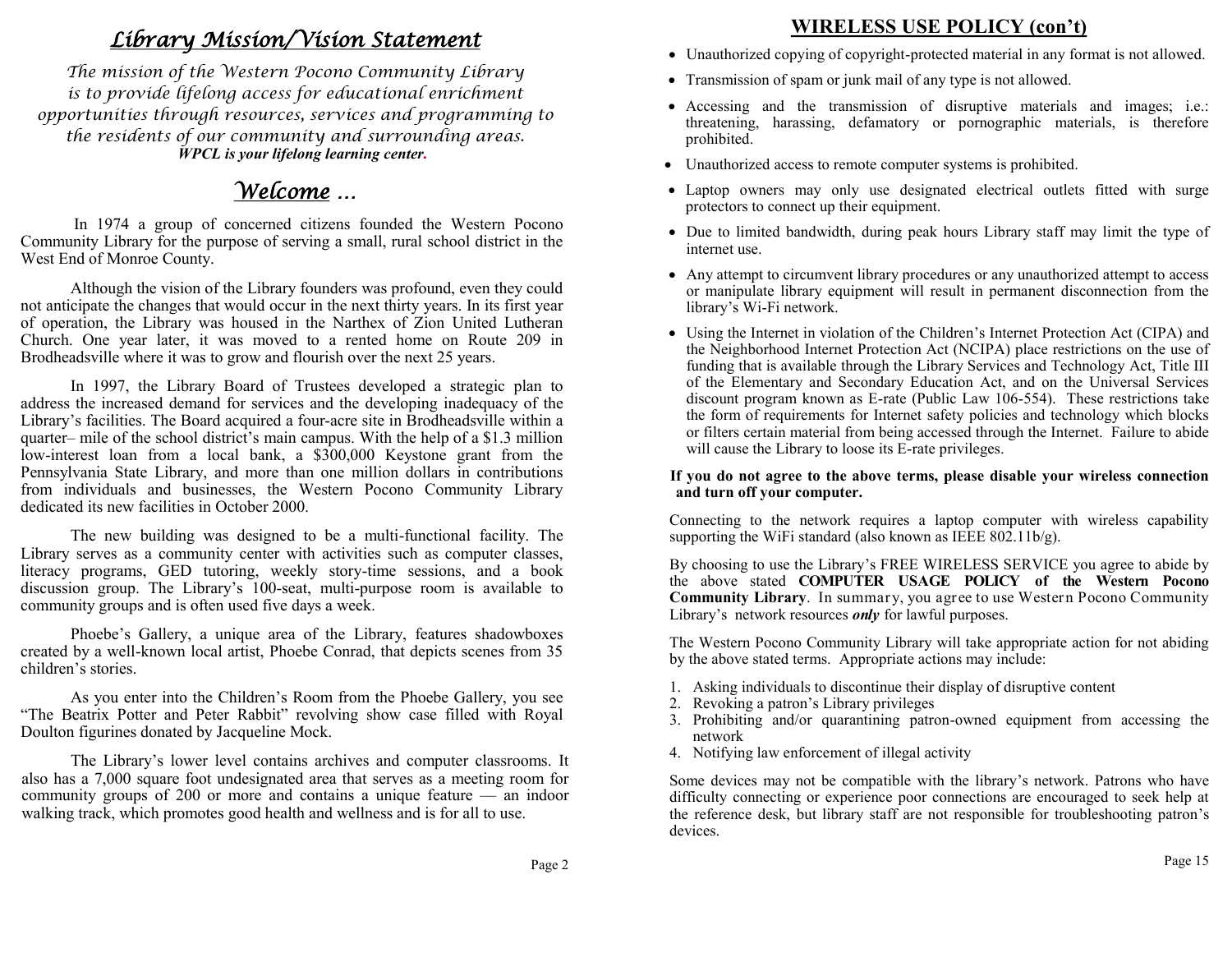### **WIRELESS USE POLICY**

Western Pocono Community Library permits patrons to connect their own equipment to the Internet via wireless networks. The library's wireless networks are unencrypted; hence data transmitted on unencrypted networks can be monitored or recorded and connected devices may be vulnerable to security attacks. Patrons using the library's networks accept this risk, and the Western Pocono Community Library accepts NO responsibility for damage or loss resulting from use of its networks.

 By choosing to use this *free wireless service* you agree to abide by the Library's Internet Policy that prohibits abusive or illegal activity, while using the Library's Internet service. This service is free of charge and subject to the terms and conditions of use as follows:

#### **Limitations & Disclaimers**

- Wireless access is provided as a public service free of charge on an as-is basis with no guarantee and no warranty. The library's wireless network is subject to periodic maintenance and unforeseen downtime.
- Information passing through the Library's wireless access is not secured and could be monitored, captured, or altered by others. There are risks involved with connecting to a public wireless connection, such as possible viruses, malware, loss of data, possible hacking/snooping by others connected, possible hardware/software failure. It is your sole responsibility to protect your information from all risks associated with using the Internet, including any damage, loss, or theft that may occur as a result of your use of the Library's wireless access.
- All Wi-Fi users should have up-to-date antivirus software installed on their computers.
- The laptop owner is responsible for setting up their equipment to access the Western Pocono Community Library wireless network. Library staff is not permitted to handle your laptop or peripheral equipment. Library staff is not allowed to configure patrons' laptops, nor can they provide more than general assistance in getting connected to the wireless network.
- The Library assumes no responsibility for the safety of equipment; users must keep their equipment with them at all times.
- In using this free Internet access, you agree and hereby release, indemnify, and hold harmless, the Western Pocono Community Library, its officers and employees, and any affiliate, from any damage that may result from your use of this wireless access.
- While using this wireless access, you acknowledge that you are subject to, and agree to abide by all laws, and all rules and regulations of the Western Pocono Community Library, the State of Pennsylvania, and the federal government that is applicable to Internet use.
- At its sole discretion, the Western Pocono Community Library may terminate this free public service at anytime without prior notice.
- Printing is not available via the wireless connection at this time. If the user desires to print, the file can be saved to a flash/thumb drive or emailed to themselves and printed from a public computer in the public area of the Reference Department for a nominal fee per page.

# *General Library Information*

**Western Pocono Community Library** 131 Pilgrim Way Brodheadsville, PA 18322-0318 Phone: (570) 992-7934  **www.westernpoconocommunitylibrary.org**

### *Hours:*

Monday, Wednesday, & Thursday 9:00 a.m. - 8:00 p.m.

> Tuesday & Friday 9:00 a.m. - 5:00 p.m.

Saturday 9:00 a.m. - 4:00 p.m.

### **\*CLOSED All MAJOR HOLIDAYS**

### *Adult Programming:*

Adult Coloring Program, WPCL Puzzlers, Mah Jongg, Adult Rock Painting, Adult Glass Painting, WPCL Crafternoon, Walkie Talkies Book Discussions, WPCL Seed Exchange, WPCL Saturday Puzzle, West End Writing Project, WPCL Recipe Exchange, & WPCL Community Crossword Puzzle

### *Youth Programming:*

**Play K Prep (ages 4-5):** Monday at 10:30 a.m. or on Zoom Friday at 1 p.m. (Please see our website to register)

**Story Time (all ages):** Tuesday at 10:30 a.m. and Wednesday at 1 p.m.

> **Toddler Rhythm (ages 2-3):** Wednesday at 10 a.m.

**Elementary Explorers (gr K-2):** Thursday at 6:00 p.m.

> **Tween Time (gr 3-5):** Thursday at 6:30 p.m.

**Books & Babies (ages 0-2):** Friday at 10:30 a.m.

**\*Please visit our website for additional adult & youth programming**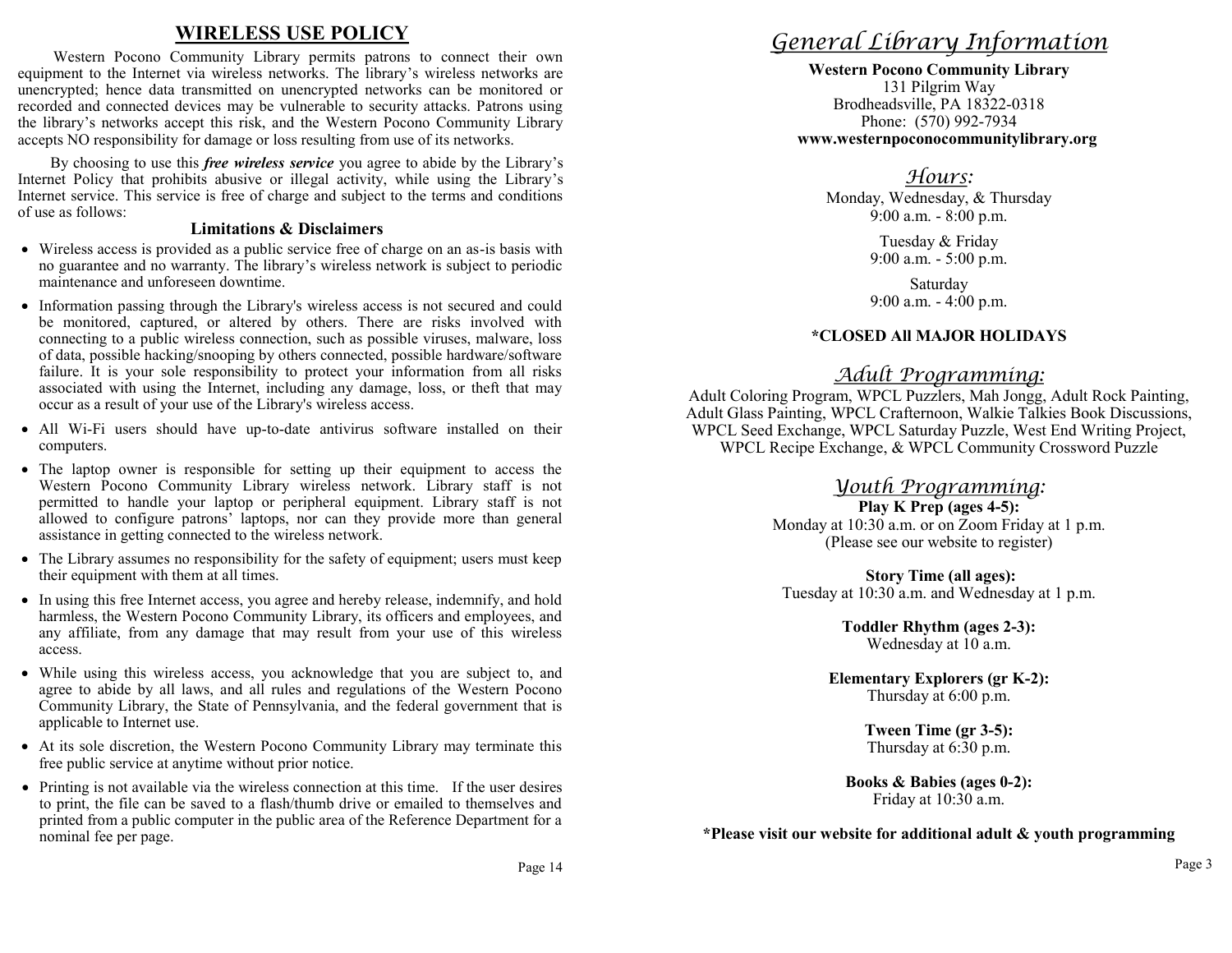### *24-Hour Library Service*

- Go to the library's website at: **www.westernpoconocommunitylibrary.org**
- Click on "Collection"
- Click on "Access Your WPCL Account"
- Click on "My Account"
- Enter your 14-digit bar code from the back of your library card
- Enter your Pin or Password (This is the last four digits of your barcode number)
- Click on "Log In"

### *Once you have logged into our website, you can:*

- Search our collection
- Place holds
- Renew books

### *Access PA Databases*

Your new plastic coated library card and key card has a 14-digit barcode on the back, which you need to use in order to access the *Access PA* databases remotely.

> If you need assistance logging onto the website, call the library during normal business hours at (570) 992-7934.

### *Inclement Weather*

In case of inclement weather:

- Please call the library.
- Check library web page www.westernpoconocommunitylibrary.org
- Check library Facebook page www.facebook.com/westernpoconocommunitylibrary/ or:
- Go to www.wfmz.com.
	- Click Weather.
	- Scroll to School & Business Closings.
	- Click Worship & Library Closings.
	- Look for our name.

# **COMPUTER USAGE POLICY (con't)**

#### **PROCEDURES:**

- Downloading to the computers is available only if a patron has their own storage device. Thumb drives may be used on the library computer. "Save" to your device often to avoid any accidental loss of your data.
- **Patrons are responsible for all printing done by them.** Printing from the Internet or word processing is \$0.10/page for black and white copies, and copies will go to the Network printer. To print in color, go to the Reference Desk, for assistance, and the copies will be \$1.00/page.
- Upon completion of your Internet session, please exit from the Internet browser.
- Tell the Reference Desk when you are finished with the computer, so the computer becomes available for the next patron.

#### **VERIFICATION/CITATION OF SOURCES:**

- Unlike traditional resources, the information on the Internet is not necessarily created, selected or evaluated by professionals in a given field, and may be subject to error. The Library advises every patron to use critical judgment and expert verification when using Internet information to make important decisions.
- Ask at the Reference Desk if assistance is need with verification and citation of sources.

#### **SANCTIONS:**

• Violators of this policy will lose library privileges for one (1) month on the first violation, three (3) months on the second, and six (6) months on the third.

#### **DISCLAIMER:**

 Western Pocono Community Library has no control over the content or accuracy of the information on the Internet and since the source(s) of such information is not always readily apparent, Western Pocono Community Library accepts no responsibility for any damages resulting from use of this service.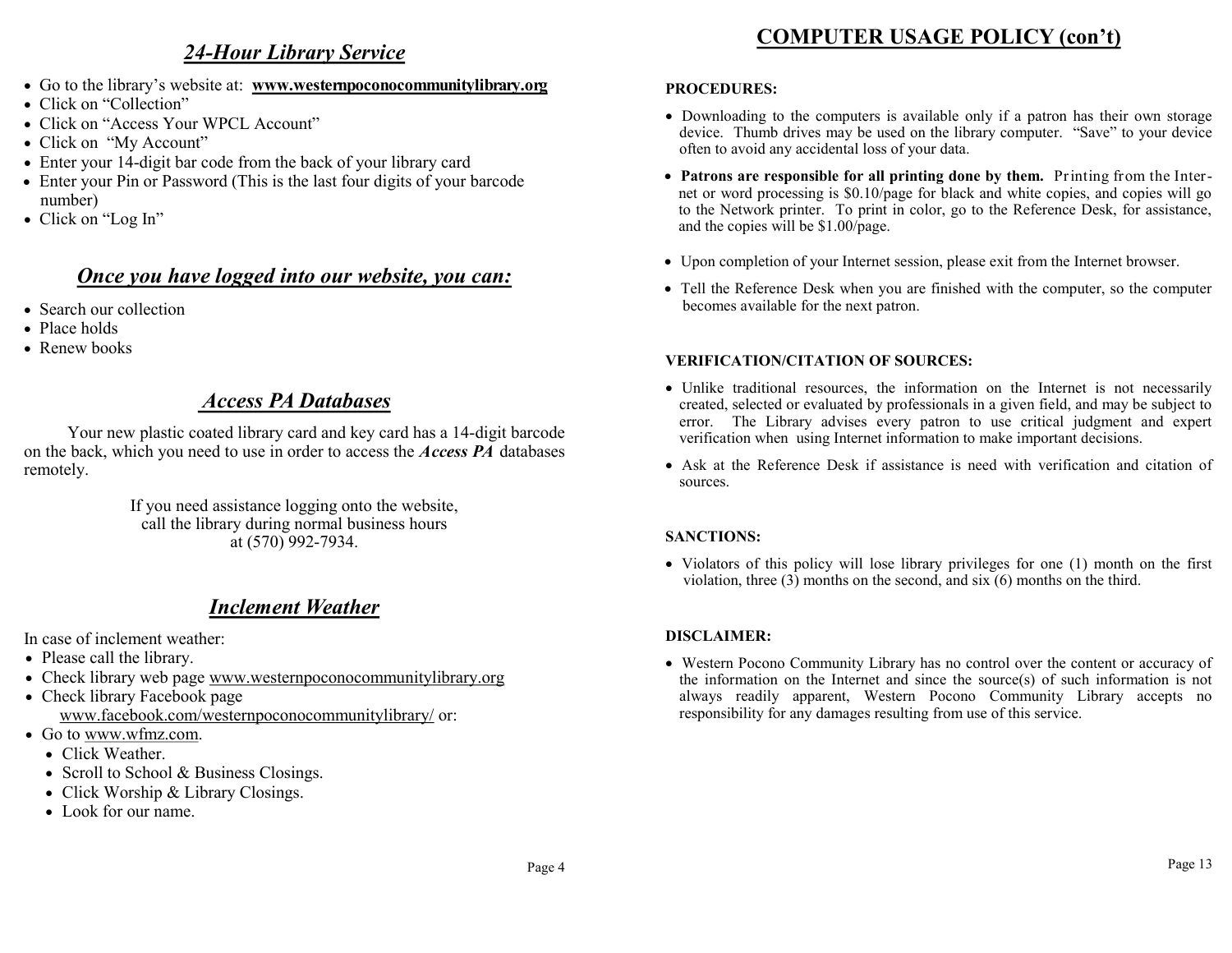## **COMPUTER USAGE POLICY**

Western Pocono Community Library has computers available to the public for the purpose of Internet usage and word processing. This service is intended to complement the informational, educational and recreational resources that are presently available in the library in more traditional formats.

#### **GENERAL POLICIES:**

- Patrons must register at the Reference Desk to use a computer.
- Patrons must present a valid library card if residing within the library's service area. Those outside the library's service area must have a valid driver's license or other form of a Photo ID.
- Patrons using one of the library's wireless laptops must leave both their valid driver's license and a valid major credit card while they are using the laptop.
- In compliance with the Children's Internet Protection Act (CIPA), (Pub. L. 106-554, and 47 USC 254(h) and (l)), Internet stations are filtered. If you need unfiltered access for research purposes, please go to the Reference Desk.
- Computer resources may not be used to access explicit sexual content, as defined in 19 Pa. C.S. 5903. Illegal activities will be subject to prosecution by local, state, and federal authorities. Access to obscene, pornographic or otherwise offensive material is prohibited on Library computers.
- Tutorials are not available. Library personnel cannot spend any length of time helping patrons on the computers.
- Email will not be provided to patrons, and is available only through free web-based accounts set up independently by patrons.
- The use of "Chat Rooms" is not within the library's policy.
- Computer use is limited to 45 minutes.
- Only patrons actually using the computers are to be seated at the computer terminals. No more than two (2) computers will be issued per family at any given time.
- **Children must remain with parents who are using the computers. Children cannot be unsupervised in other areas of the library.**
- Patrons with a student library card may only use the computer for school projects without a parent present.

# *Community Room Policy*

 Western Pocono Community Library, as a public service and in keeping with its mission, will, to the extent that it does not interfere with normal library functions, make its facilities available to community organizations for programs and meetings of an informational, educational, cultural, or civic nature subject only to limitations imposed herein.

- Application for use of facilities must be made at least thirty (30) days prior to scheduled use date. For-profit and not for-profit groups may submit applications.
- In the event a meeting is cancelled, the applicant's representative shall notify Library Management within 48 hrs prior to the scheduled meeting, or fees will not be refundable.
- The Library reserves the right to cancel the use of the facilities for adverse weather, loss of electrical power, or other unforeseen circumstances and shall incur no liability to the scheduling organization for damages other than for the return of any room-use fees previously paid to the Library.
- Illegal activity prohibited.

 **Meeting Room Fees:** For groups of fewer than 50 people, the following rates apply: Non-profit organizations will be charged a minimum fee of \$5 per hour, or any part of that hour, to be paid prior to the date of use provided they submit *form 501c[3]* verifying that they are a non-profit organization. For any applicant who cannot submit *form 501c[3]* verifying that they are a non-profit organization, the Library will require a fee of \$25 per hour, or any part of that hour, to be paid prior to date of use. Any group with a total of 50 or more people over the entire length of use must ask for a special room usage fee schedule. Length of use is to include set-up, program presentation and clean-up.

 **Smoking and Alcoholic Beverages:** Smoking, consumption of alcoholic beverages, and the use of drugs are not permitted at any point within the Library or on any Library property.

### *Photocopier & Fax Machine Services*

| <b>TO SEND/RECEIVE</b>          | <b>PHOTOCOPIES</b>                  |
|---------------------------------|-------------------------------------|
| $\sim$ first page - \$2.00      | $\sim$ \$0.25 per copy              |
| $\sim$ each additional - \$1.00 | $\sim$ \$0.10 per copy for students |
|                                 | $\sim$ \$1.00 per color copy        |
| <b>TO SEND/RECEIVE</b>          |                                     |
| <b>INTERNATIONAL FAXES</b>      | <b>COMPUTER PRINTING</b>            |
| $\sim$ first page - \$3.00      | $\sim$ \$0.10 per page (b/w)        |
| $\sim$ each additional - \$1.00 | $\sim$ \$1.00 per page (color)      |
|                                 |                                     |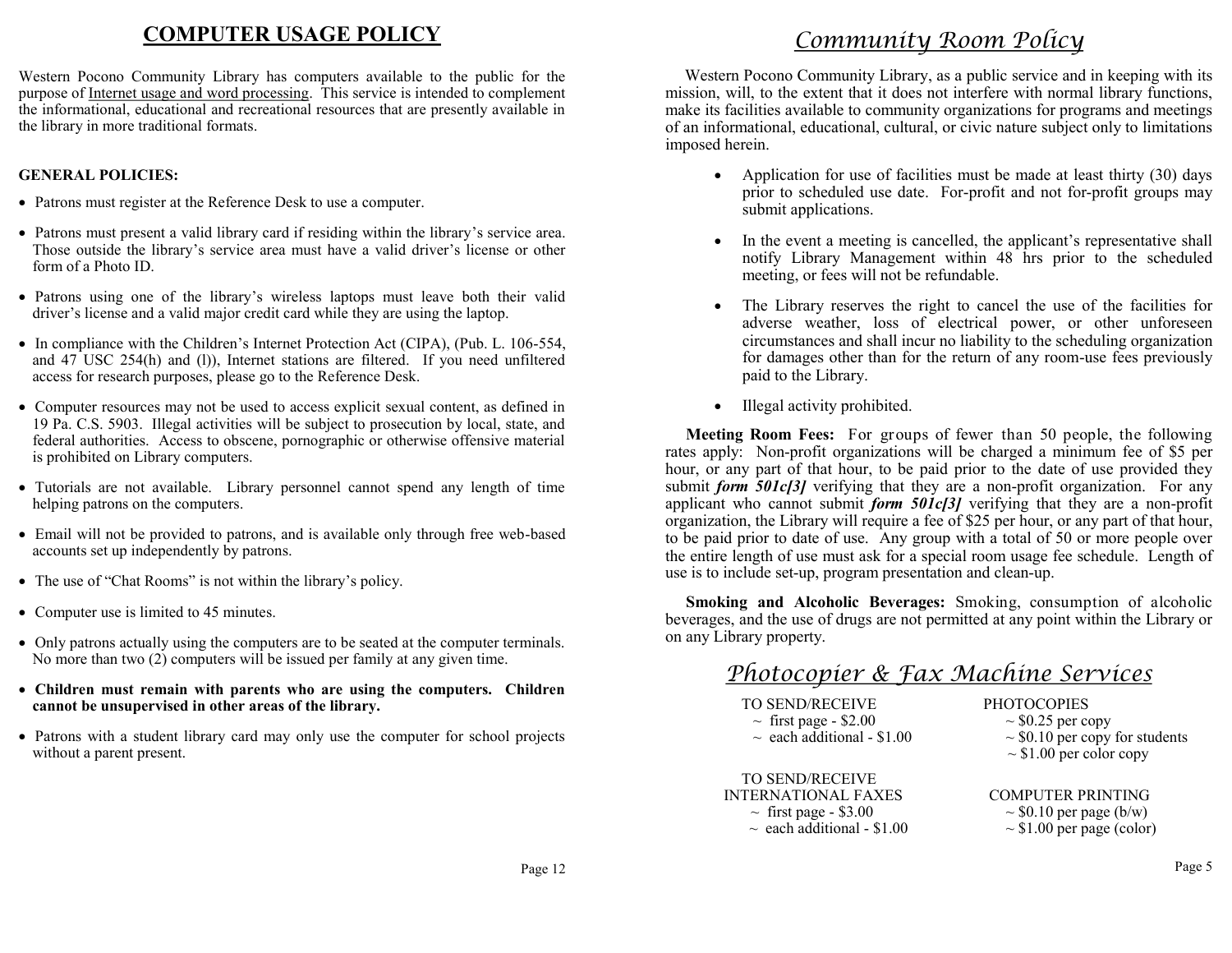## *Library Collections*

AUDIO / E-AUDIO BOOKS PLAY-AWAYS / MP3 ON CD DVDs / MOBILE HOTSPOTS STREAMING VIDEOS/BOOKS LARGE PRINT BOOKS MAGAZINES / NEWSPAPERS REFERENCE GUIDES VERTICAL FILES

## *Library Services*

• CHILDREN'S PROGRAMS Summer Reading Program Day Care / Pre-School Outreach

Nursing / Personal Care Homes

\* Some Restrictions Apply

 ADULT PROGRAMS ADULT OUTREACH

 ACCESS PA LIBRARY • EXTENDED LOAN TIME<sup>\*</sup>

- FAX
- INTERNET ACCESS
- LITERACY PROGRAM: GED/ ESL
- POWER LIBRARY YOUNG ADULT PROGRAMS
	- PHOTOCOPIER
		- REFERENCE ASSISTANCE E-mail: wpcl5@ptd.net On-Line Databases
		- ON-LINE BOOK RENEWAL
		- **INTERLIBRARY LOAN**

# *Walking Track available*

 Monday 9 a.m.-7:30 p.m., Tuesday Noon-4:30 p.m., Wednesday Noon-7:30 p.m., Thursday Noon-7:30 p.m., Friday 9 a.m.–7:30 p.m., Saturday 9 a.m.-3:30 p.m.

## *Registration /Access PA*

 The Library welcomes you as a patron. Registration is free if you live in the Pleasant Valley School District, comprised of Chestnuthill, Eldred, Polk and Ross Townships. A valid ID, such as a driver's license, auto registration, etc., indicating proof of residency within our service area is required to obtain a library card. If you live anywhere outside the above mentioned areas, but have a local library that participates in the ACCESS PA program, you may also register free, provided you show us a current valid library card from your home library with an ACCESS PA sticker on it. If your home library does not participate in the ACCESS PA program, you may register by paying a \$47.00 annual fee per household.

# *Confidentiality*

 In compliance with Pennsylvania's Act 90, the Library Records Confidentiality Act, staff will not reveal the names of patrons or the nature of materials used by them to anyone, except by court order in a criminal proceeding.

# *Circulation Policies (con't)*

• Fine schedule:

Overdue charges are accrued daily including Sundays and Holidays:

- \$1.00 for our mobile hotspots
- \$1.00 per item for audio, launch pads, DVD, wonder books, books with CDs
- \$0.25 per item for new books, best sellers, some older books with popular authors, and vertical files

\$0.10 per item for our regular collection

- Items not returned to the library on their due date are considered to be late if they are not in the building by the close of the business day. For your convenience, the outside book drop will be open 24-hours a day. If the items are returned to the book drop after normal business hours, they will be considered late.
- Items not returned within 60 days of their due date will be turned over to the District Magistrate.
- Lost/Damaged Items:

Patrons assume the responsibility of returning items in good condition and on time. You are responsible for overdue charges in addition to replacement charges on a lost/damaged item.

- Items returned that require extra cleaning or repairs, will result in a fee to the patron.
- Replacement charges are based on the cost of the same or similar item, including a processing charge.
- The Library does not allow for any refunds of any kind.
- Library policy does not allow you to keep damaged books that have been paid for.
- Checks are not accepted for payment. All obligations must be paid in cash, money order, Visa or MasterCard.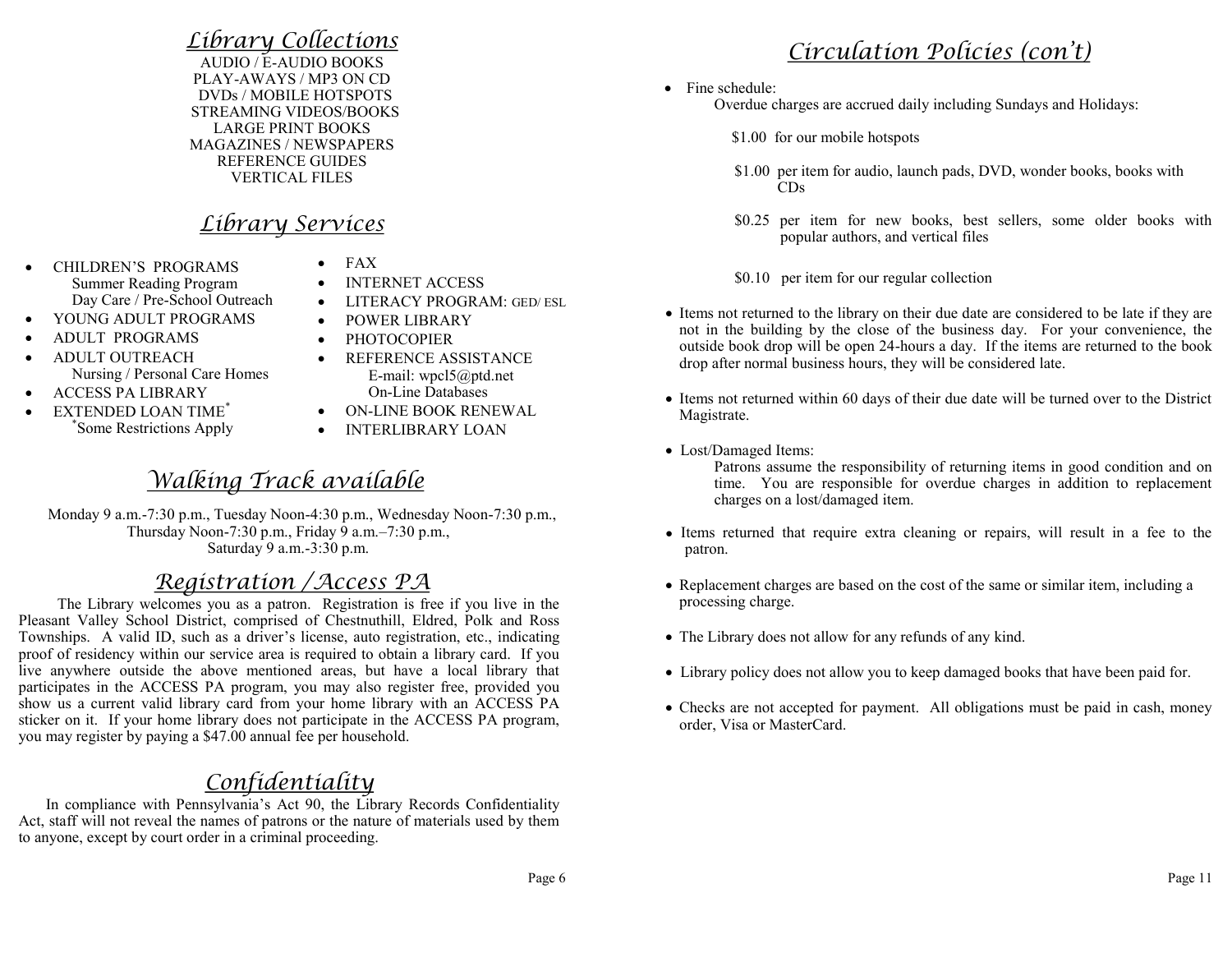# *Circulation Policies*

- If any individual patron, or any combined family, has an outstanding balance of \$5 or more, all privileges on all accounts will be suspended with Western Pocono Community Library until the individual, or combined family balance is below \$5.
- LIBRARY CARD must be presented at time of checkout. NO EXCEPTIONS.
- Adult Cardholders must be present to update their library cards.
- Student/elementary cards may **not** be updated without a parent present.
- **Patrons must use their own cards.**
- A patron 18-years of age and in high school still qualifies for a "student" card, and therefore requires a parent signature.
- Adult materials may not be taken out on an elementary card.
- RENEWALS:
	- **DVDs, Launch Pads, Mobile Hot Spots, and InterLibrary Loan items are not renewable.**
	- **Renewals may be done from our website (see page 4 of this booklet).**
	- **Items cannot be renewed within the first 7-days of loan period.**
	- **Patrons may renew by phone during regular library hours, but only on items that have no "holds" or requests for them.**
	- **Patrons may renew New Book items one time. All other books may be renewed two times.**
	- **No after-hours phone renewals.**
- All items in the library circulate for a 21-day loan period .
- When items are due on a holiday when the library is closed, items will be due the next business day.
- LIBRARY CARD replacement is five dollars (\$5.00).
- CHECKOUT LIMITS  $\sim$  Fifteen (15) total items per card at any one time.
	- Homeschooling families and PV Faculty twenty (20) items per card.
- VACATION LOANS  $\sim$  Extended borrowing time during vacations Some restrictions apply.
- REFERENCE MATERIALS, PERIODICALS, & NEWSPAPERS **DO NOT CIRCULATE.**

# *ILL (InterLibrary Loan) Service*

 ILL is a service extended to library users in good standing (no overdue items or unpaid fines), which enables materials from one library to be borrowed by a patron at another library. Requests are to be submitted on an ILL form available at the Circulation and/or Reference Desk. The success of the ILL program depends strictly on the voluntary cooperation of libraries and the responsible use of the materials by the user.

 Fulfillment of requests can take as long as one to six weeks, depending on the availability of the material at the lending library and the distance and time in mailing. **There are no renewals on InterLibrary Loan books.** 

# *Wellness Policy*

Based on Section 204 of Public Law 108-265, the Board of Trustees of Western Pocono Community Library adopted the following Wellness Policy at their October 10, 2006 board meeting: Any and all functions presented by the Children's/Youth Services Department of Western Pocono Community Library are not to include any food or beverage of any kind.

## *Fairness Policy*

 The Library reserves the right to limit any patron to checking out 2-items in any subject area that is in high demand. If you are working on a school assignment and find nothing on the shelves, please ask at the reference desk. The items may be set aside for use in the Library and/or to make copies in accordance with copyright law.

# *Code of Behavior Policy*

 It is the purpose of this code to ensure that patrons of Western Pocono Community Library will find the facility peaceful, comfortable, pleasant, and a safe place in which to read, study, browse, or work in privacy. Respect for the rights of all Library users is the benchmark of this policy. **A complete copy of this policy can be found on pages 8 and 9 of this booklet.**

### *Computer Usage Policy*

 Western Pocono Community Library has computers available to the public for Internet use and word processing. This service is intended to complement the informational, educational and recreational resources that are presently available in the library in more traditional formats.

- Computer use is limited to 45 minutes.
- Printing may be done from the computers at a cost of \$0.10 per page (black  $\&$ white) and \$1.00 per page (color).
- **A complete copy of this policy can be found on pages 12 and 13 of this booklet and must be read before use of the computers.**

# *Materials Selection Policy*

 Library materials are chosen for values of interest and enlightenment of all of the people of our changing community. Material will not be excluded because of the race, nationality and/or the political or religious views of the writer. A complete copy of this policy is available at the Circulation and/or Reference Desk.